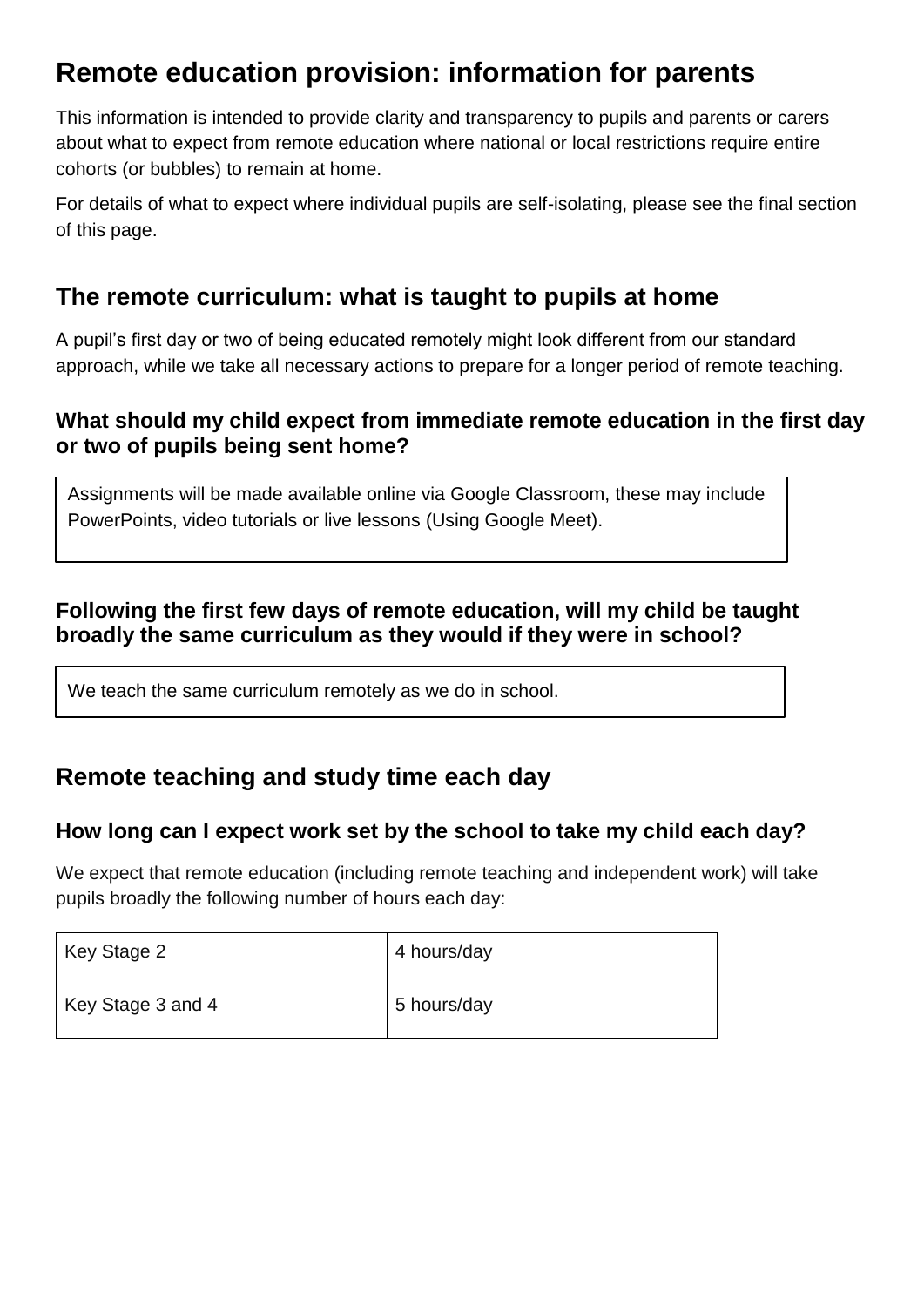## **Accessing remote education**

## **How will my child access any online remote education you are providing?**

We use a variety of digital learning platforms including:

- MyMaths (https://www.mymaths.co.uk/)
- Google Classroom (http://classroom.google.com)
- Seneca (https://senecalearning.com/)
- Tassomai (https://www.tassomai.com/)
- IDL (https://idlsgroup.com/)

### **If my child does not have digital or online access at home, how will you support them to access remote education?**

We recognise that some pupils may not have suitable online access at home. We take the following approaches to support those pupils to access remote education:

- Since we operate a laptop for every child policy, if students do not have a suitable device at home, they may request to take their school device home for use as necessary.
- Printed copies of work will be made available for collection, on request to the school.
- School will still be open for regular hours, allowing for postal or by-hand delivery to submit work if it cannot be done via digital methods.

## **How will my child be taught remotely?**

We use a combination of the following approaches to teach pupils remotely:

We use a mixture of methods for online teaching, this include:

- live teaching (online lessons via Google Meet)
- recorded teaching (e.g. Oak National Academy lessons or video/audio recordings made by our teachers)
- textbooks and reading books pupils have at home
- commercially available websites supporting the teaching of specific subjects or areas, including video clips or sequences
- long-term project work and/or internet research activities.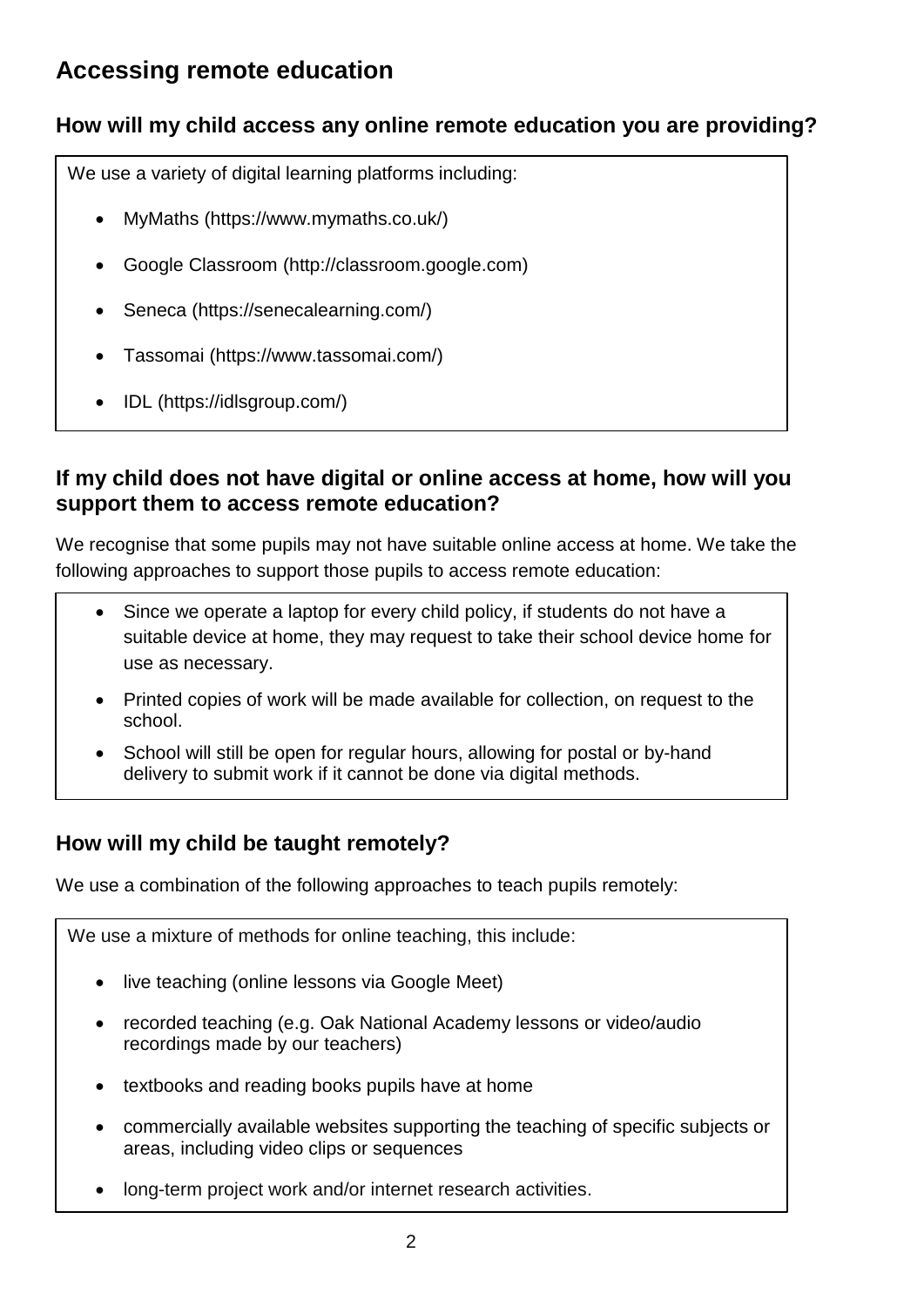## **Engagement and feedback**

#### **What are your expectations for my child's engagement and the support that we as parents and carers should provide at home?**

Work will be set systematically with deadline dates, unfortunately we cannot enforce remote learning and assignments to be completed and this responsibility must fall upon parents and carers to ensure students are encouraged to engage with learning and complete work in a timely fashion.

### **How will you check whether my child is engaging with their work and how will I be informed if there are concerns?**

- Google Classroom supports associating a parent or carer's email address with a student, doing this will allow automated digests of assignments, including a summary of those that are outstanding to be sent for monitoring.
- If teachers or staff have concerns as to the work being submitted or a failure to engage, the school will attempt to contact parents/guardians via phone, text message or email in order to address the issue.

### **How will you assess my child's work and progress?**

Feedback can take many forms and may not always mean extensive written comments for individual children. For example, whole-class feedback or quizzes marked automatically via digital platforms are also valid and effective methods, amongst many others. Our approach to feeding back on pupil work is as follows:

- All google classroom assignments can be given specific numerical marks. If these have been used then they will be automatically returned and summarised for both students and teachers when marked.
- Some online assignments may take the form of a "Quiz", a type of online question and assessment system. These may contain automatic grading but only where appropriate (i.e. Where the correct answer is a specific value or a multiple-choice approach has been taken allowing automatic grading with 100% accuracy).